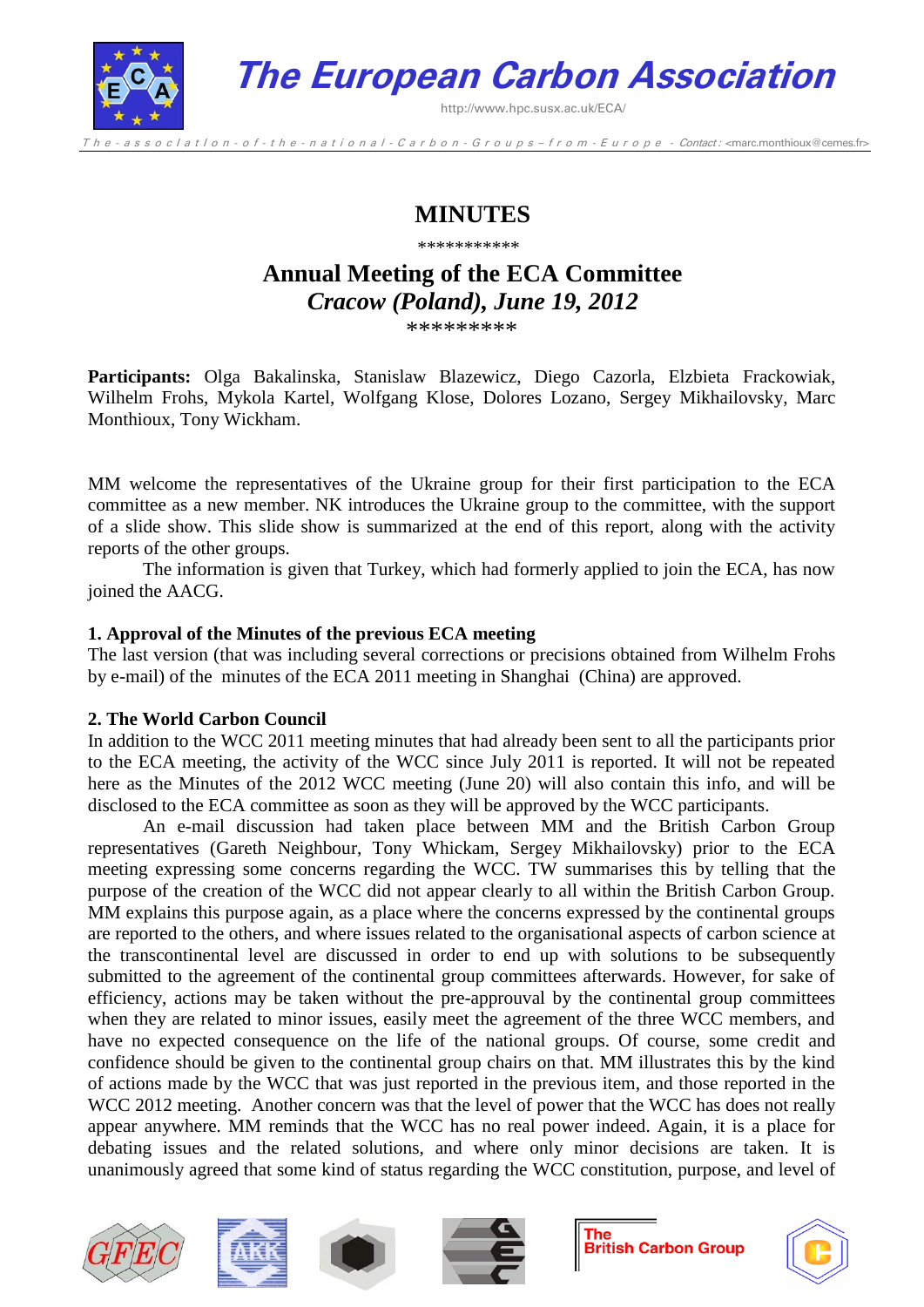power should be written for further reference. TW forward the British Carbon Group opinion that it would have liked to be part of the WCC in order to have full control, but meanwhile agrees that the other national groups around the world would then legitimately have the same request, thereby making the WCC so large that it would have no longer any operability. WF reminds that carbon industries – such as SGL – would also appreciate to be part of it, but agrees that it is practically difficult for the same reason, unless, maybe, they might agree in a common representative.

MM presents the agenda of the forthcoming WCC, to be held on the next day (see **Annex 1**). No addition to it is proposed.

#### **3. First feedback from Stanislaw Blazewicz about the organization of Carbon-2012**

SB informs of an anticipated final numbers of participants in the range of 640 (not including the Polish students, who were given free access to the conference. One of his problem was that the money from the participant registration received by the deadline has represented 65% of the total registration income only, and that it was then very difficult to foresee the final budget of the conference. Moreover, 55 participants have paid at full rate during the conference time, what made more that 10% of the total final budget!! This has provided him with some concern related to the conference budget balance, specifically considering the high cost for the conference venue (25% of total budget). Finally, the budget was balanced due to the late and very late incomes (25% income after deadline and  $+10\%$  during the conference).

Beside, it does not seem that no-shows have been a major problem, as compared to Biarritz (but MM reminds that this may be due to the fact that the 2009 conference had suffered from the bird flue effect, which has made that people – from Asia, mainly - had decided not to come, or had not be allowed to by their institutions). No significant advice is then needed to be given but, maybe, to ascertain making available online payment by credit card, for sake of simplicity for both the attendees and the organisers.

#### **4. Organisation of the European edition of the World Carbon conference**

WF confirms that the conference venue in Dresden is already booked (July 12-16, 2015). A slide show about it is ready for being given after the Award session at CARBON'12.

According to the agreement reached in Shanghaï a second full 5-member rotation (Germany, Spain, UK, France, Poland) should be completed before possibly switching to another system (6 member rotation?, or free competition between Groups?), DC confirms that Spain is OK to organise the Carbon Conference in 2018.

## **5. ECA Award**

It is reminded that the laureate of the second ECA award is **Yury Gogotsi** from Drexel University at Philadelphia (Pennsylvania, USA) (see **Annex 2**) as decided by e-vote.

It is noticed that a voting system tentatively different from that of 2009 was used, in order to tentatively prevent the need/risk for a second vote. This new system is described in Annex 3. Also, questions had arisen during the nomination step (e.g., could the Award go to more than one person? Could a nominee be from the same citizenship as the country hosting the ongoing World Carbon Conference?) which have revealed that rules were needed. A document with several proposals to be discussed was sent by MM ahead of the meeting. A more complete set of rules is decided as reported in **Annex 3**.

## **6. Felcht Award**

The question is asked whether we, ECA, shall propose someone for the next (second) Felcht Award to be given in 2013 at the occasion of the CARBON conference in Rio. No name that would be obvious comes out from the discussion.

## **7. ECA website**









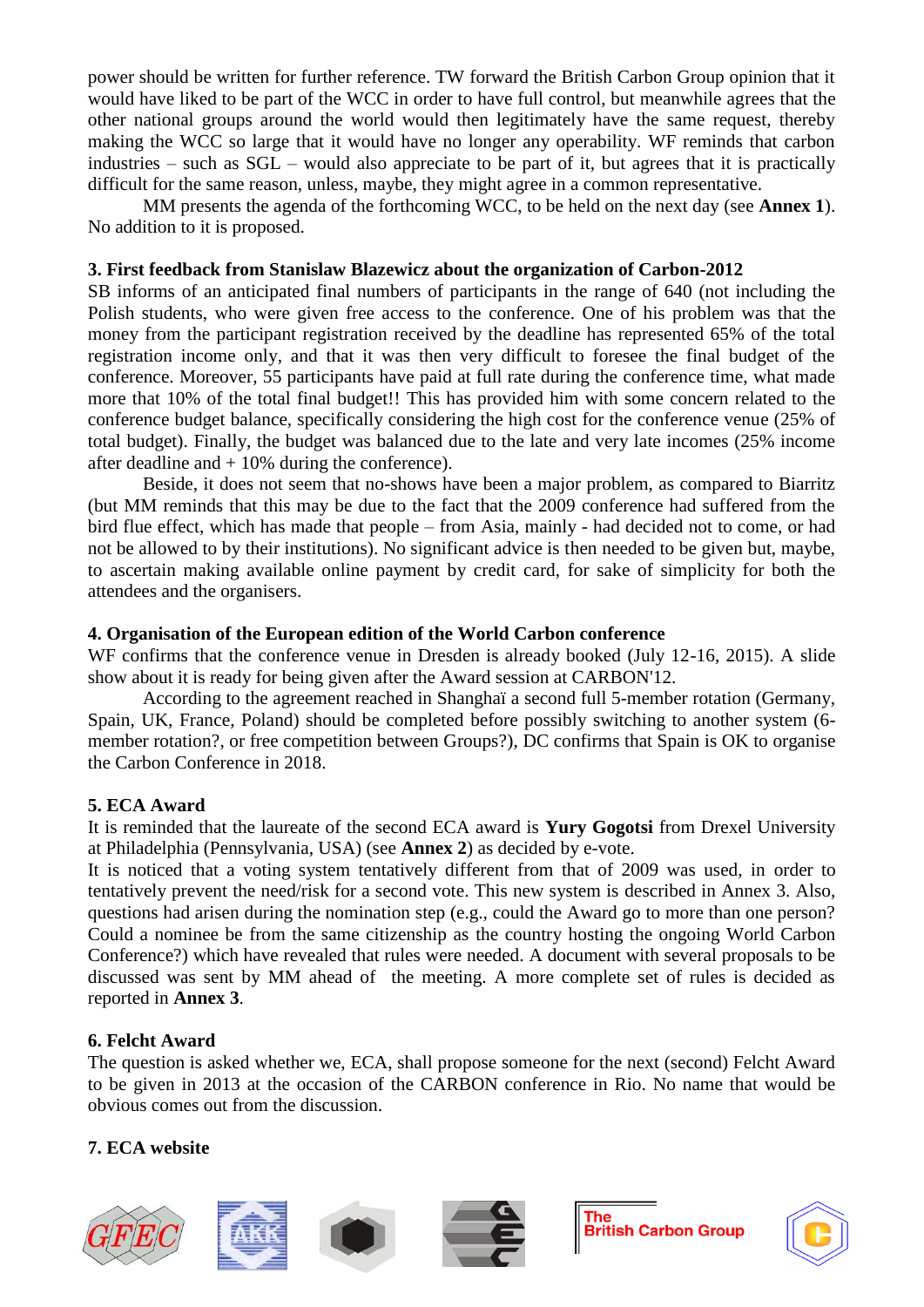As decided during the previous ECA board meeting, MM had contacted Chris Ewels, currently in charge of the ECA website maintenance and updating, to ask him whether he could consider upgrading the website aspect and content, which is currently not serving the ECA well. Chris apologized but had to decline, as he is too busy to do this or even to keep taking care of the current website.

This being heard, the Polish Carbon Group volunteers to take the charge from Chris Ewels and take care of building and maintain and host a new website for the ECA as soon as possible.

## **8. Organisational info from the Groups**

List of the current executive board for each of the carbon groups:

## *French Carbon Group (GFEC):*

Current number of members: ~150.

*Chair:* Marc Monthioux (Toulouse); *Vice-Chair:* Bénédicte Allard (Graftech/CarboneSavoie); *Secretary:* Catherine Morlay (Villeurbanne); *Treasurer:* Guy Furdin (Nancy).

The executive board (in charge since 2007) will be renewed by January 1rst, 2013.

The executive board is part of a scientific council "G30" (~40 members). The G30 meets twice a year. Membership fees are applied, discriminating young people from tenured, and academic from industry.

## *German Carbon Group (AKK):*

*Chair*: Wilhelm Frohs (SGL); *Vice-Chair:* Siegfried Horn; *Other* e*xecutive board members*: Günther Rinn, Walter Handl, Wolfgang Klose, Conny Vogler

*Working group leaders:* "Bindemittel und Feststoffe", Wolfgang Vesper; "Neue Kohlenstoffformen", Roland Weiß; "Nomenklatur", Karl-Heinz Köchling

## *Polish Carbon Group (PCS):*

Current number of members: ~130

*Chair*: Stanislaw Blazewicz; *Vice-Chair*: Elzbieta Frackowiak, Jacek Machnikowski, Jan Skowronski; *Secretary*: Teresa Gumula

Added with 11 permanent members, and a Revision Board (5 members).

## *Spanish Carbon Group (GEC):*

*Chair*: Diego Cazorla Amoros (Alicante); *Vice-Chair:* Francisco Carrasco Marin (Granada); *Secretary*: . Jose Rodriguez Mirasol (Malaga); *Treasurer*: Maria Jesus Lazaro Elorri (CSIC); *Other executive board members:* Miguel Angel Alvarez Merino, Francisco Jose Maldonado Hodar, Francisco Garcia Labiano, Fabian Suarez Garcia, Dolores Lozano Castello, Ana Arenillas de la Puente

## *British Carbon Group (BCG):*

*Chair*: Gareth Neighbour; *Vice-Chair*: Nicole Grobert, *Hon. Secretary*: Peter Minshall, *Treasurer:* Tony Wickham.

## *Ukrainian Carbon Group (ACU):*

*Chair*: Mykola Kartel (Kiev); *Vice-Chair*: Dmytro Schur (Kiev); *Secretary*: Gennadiy Prikhod'ko; *Other executive board members:* Yuriy Tarasenko, Olga Bakalinska, Yuriy Sementsov, Svitlana Zaginaychenko.

No membership fees are applied.

## **9. Discussing the parallel development of other carbon communities**

The problem of the parallel development of several carbon communities beyond the usual sp2/sp3 dichotomy is addressed. This has started with the fullerenes, and then with the nanotubes, and now with the graphene. This is detrimental to the leadership of the "carbon" topic on the current material







**The British Carbon Group** 

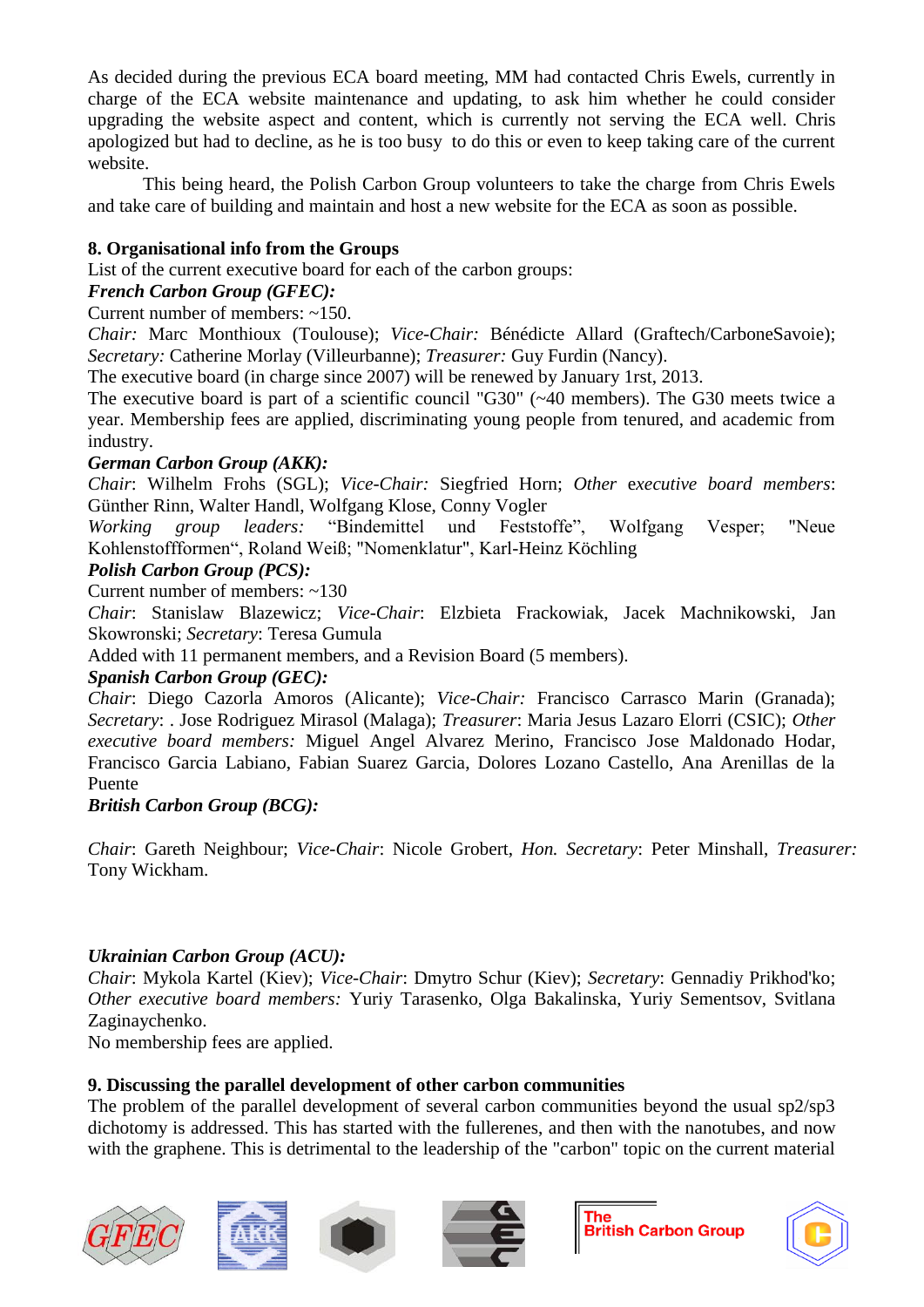science, and specifically nanoscience areas, as it results in the stochastic generation of topical conferences which are organized all over the world throughout the year, at the detriment to each other. It is also detrimental to the knowledge development and scientific efficiency as those communities have obviously a lot in common and a lot to learn from each other.

It is acknowledged that this problem does exist, that it needs to be addressed, but that the problem it not European but worldwide instead. MM reminds that it why it is included in the WCC agenda.

## **10. Electing the new ECA Chair**

The 3-year term of the current Chair of ECA, M. Monthioux, is about to end (December 31, 2012). According to what was decided in 2009, the next Chair should be the Chair of the national carbon Group of the country who is hosting the ongoing European edition of the World Conference on Carbon, that is to say, Stanislaw Blazewicz. SB is then elected at unanimity as the new ECA Chair, effective January  $1<sup>st</sup>$ , 2013. SB however announces that the Board of the Polish Group will be changed in 2013, hence he will shortly be replaced by the new Polish Carbon Group Chair.

## **11. Other items**

The question is asked by MM whether welcoming French-speaking yet non-European members in the GFEC (e.g., from Tunisia, French Canada…) would be a problem. It is said that this remains GFEC's business, as the ECA members are the national Carbon groups, not individuals. However, the only restriction that is anticipated is that this would not allow those countries (e.g., Tunisia, Canada) to host the CARBON conference, which has to be in Europe every three years.

## **12. Information on the activity (past: 2011, and current: 2012) and projects by the various national Carbon Groups within ECA**

## **GFEC:**

Events organised in 2011 :

- *GFEC-2011 (April 4-7, 2011) :* Annual scientific meeting of the GFEC (in French) Orbey, France
- *Fonctionnalisation Moléculaire de Subtrats Carbonés (May 9-13, 2011) :* Topical Spring School (in French) Dinard, France
- *CESEP'11 (September 25-29, 2011) :* 4<sup>th</sup> International Conference on Carbons for Energy Storage/Convertion and Environnment Protection Vichy, France

Events supported in 2011 :

- *GraphITA (May 15-18, 2011) :* A Multidisciplinary and Intersectoriel European Workshop on Synthesis, Caracterisation and Technological Exploitation of Graphene Assergi-L'Aquila, Italy
- *NanoTeC'11 (August 31-September 3, 2011) :* An annual colloquium by the British Carbon Group Nantes, France
- *Symposium "Nanotube & Graphene" in EuroMat2011 (September 11-15, 2011) :* European Congress and Exhibition on Advances Materials and Processes Montpellier, France

Events organised in 2012:







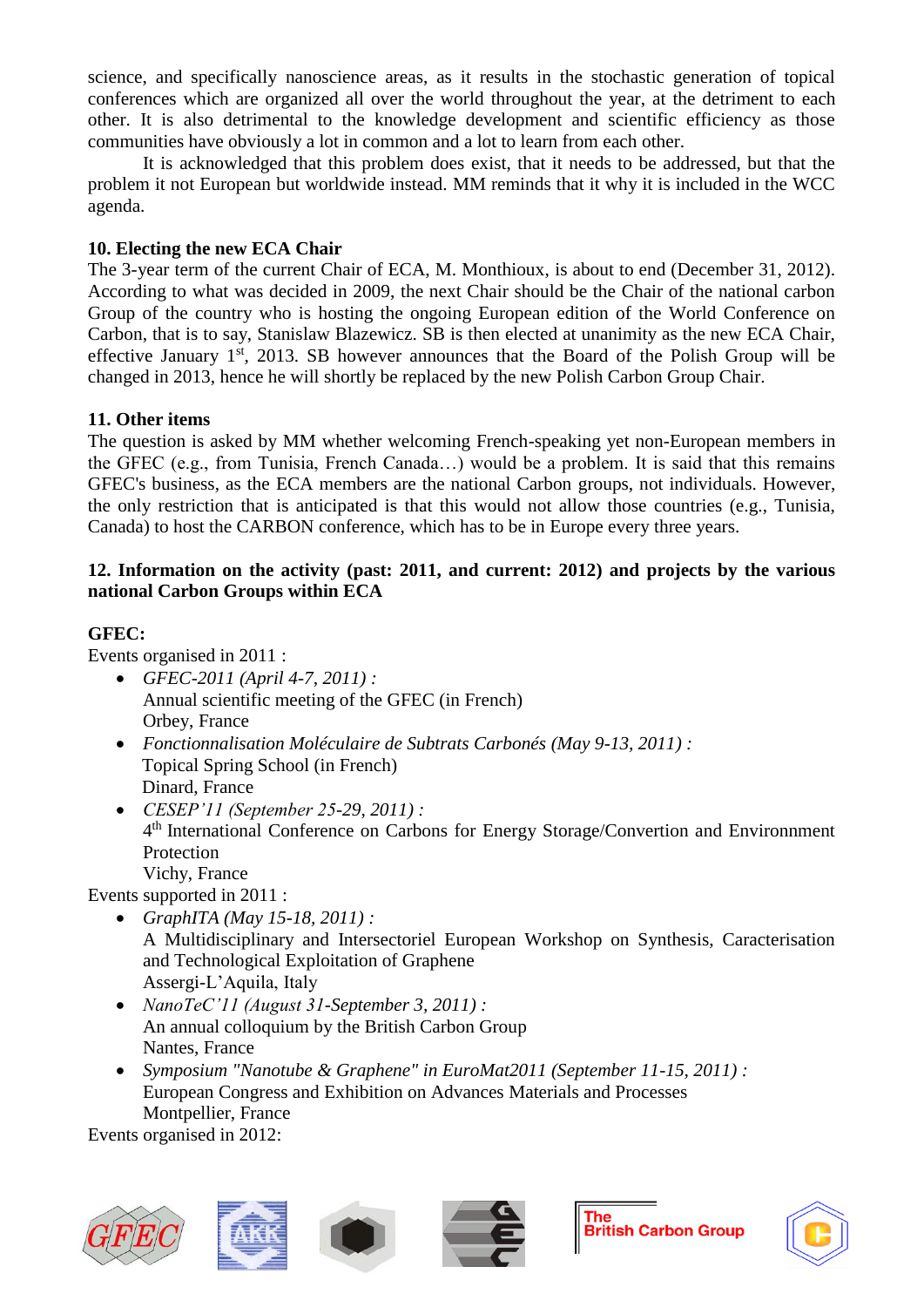- *Order/Disorder in Bulk Carbon Materials: structure/texture, quantification, imaging, modeling, structure-property relationships (June 15-16, 2012)* A Satellite workshop of the CARBON'12 conference Cracow, Pologne
- *GFEC-2012 (October 1-4, 2012)* Annual scientific meeting of the GFEC (in French) Houffalize, Belgium

Events supported in 2012:

- *GDR-I'12 (January 23-27, 2012)*  Annual Meeting of the GDR-I Nanotubes & Graphenes Ecully, France
- *ChemOnTubes (April 1-5, 2012)* 4th international conference on the chemistry of nanotubes and graphenes Arcachon, France
- *GrapHEL (27-30 septembre 2012)* An European Conference/Workshop on the Synthesis, Characterization and Applications of Graphene (second edition after GraphITA in 2011) Mykonos, Greece

Events to be organised in 2013:

- *GFEC-2013 (May, 2013) :* Annual scientific meeting of the GFEC (in French) Location to come, France
- *France-Brazil Joint Meeting (July 2013)* A second joint meeting organized at the occasion the Carbon'13 after the first one being organized in 2009 at the occasion of Carbon'09 Rio de Janeiro, Brazil

Events to be supported in 2013:

- *"Carbon-based materials" Symposium* (September 8-13, 2013) Symposium A3 as part of the EuroMat-2013 conference Seville, spain
- *HeteroNanoCarb* (September 22-27, 2013) Advances and applications in carbon related nanomaterials: From pure to doping including heteroatom layers Castelldefels/Barcelona, Spain

## **AKK:**

Events organized in 2011:

- *Spring Meeting 2011* (April 8) Gasphasenprozesse an Kohlenstoffen Schunk Kohlenstofftechnik GmbH, Heuchelheim
- *Fall Meeting 2011* (October 28) Kohlenstoffmaterialien in Funktionspolymeren Fraunhofer Institut für Werkstoffmechanik, Schkopau

Events organized in 2012:

- *Spring Meeting and 3<sup>rd</sup> German-Japanese Joint Symposium* (June 25–26) Development and Technology of Carbon Materials, Berlin
- *Fall Meeting* (October 18) Carbonfaser verstärkter Kohlenstoff Deutsches Zentrum für Luft- und Raumfahrt (DLR), Stuttgart







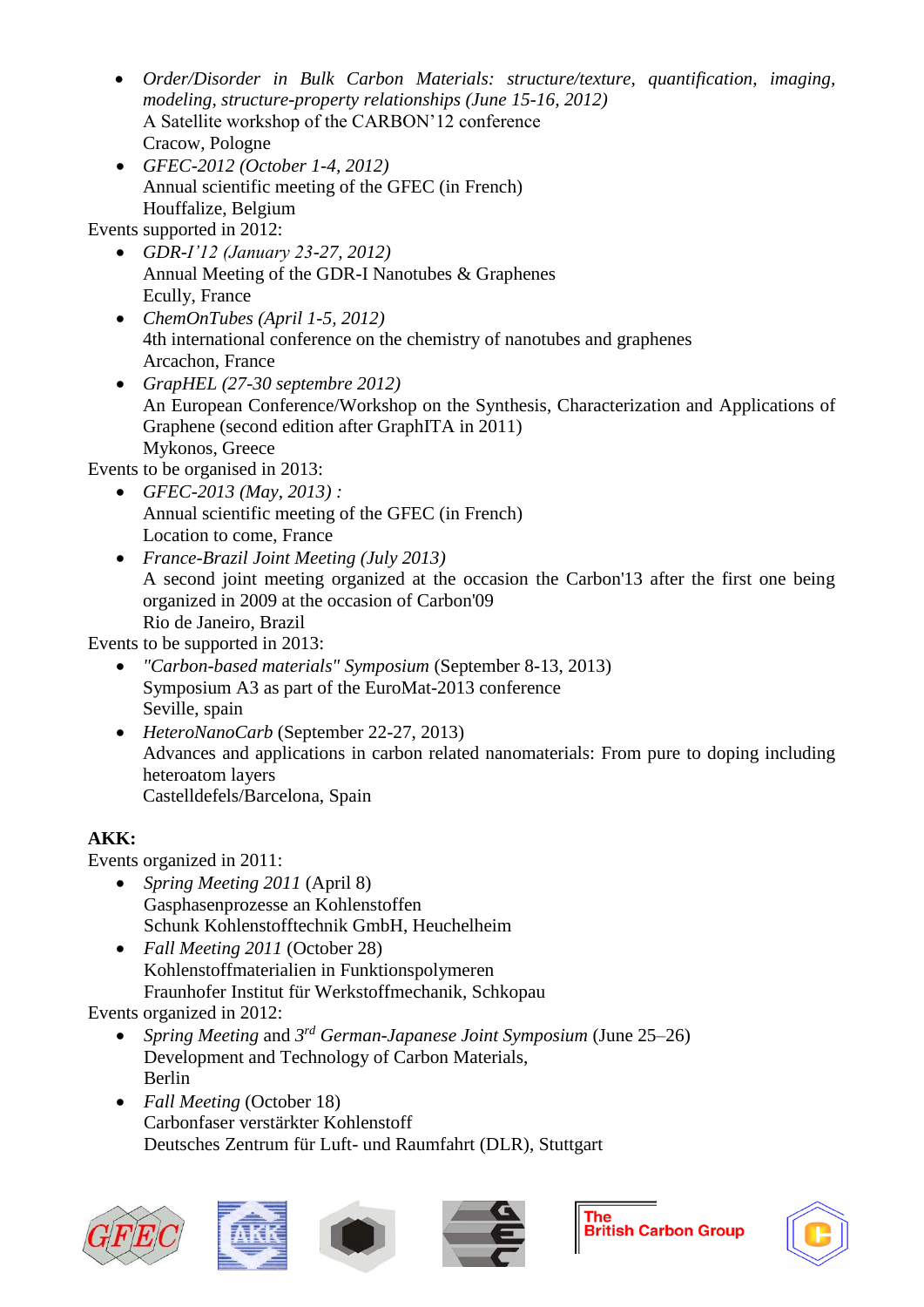• *European Course on Carbon Materials* **(**November 22–23) Organized by AKK and DECHEMA University of Augsburg

## **PCS:**

Events organised in 2011:

- *Carbon Materials and Polymer Composite; development in preparation, investigation and application* (November 7-10, 2011) VI International Scientific and Technical Conference Ustron, Poland
- *PCS-2011* (November 8, 2011) The annual PCS Board Meeting Ustron, Poland
- *ISEECAP* (June 12-16, 2011) : 2nd International Symposium on Enhanced Electrochemical Capacitors Poznan, Poland

Events supported in 2011:

• *Biocompatibility of Nanoparticles* (July 3-6, 2011) An European Workshop within the VII<sup>th</sup> Framework Programme, The People, Marie Curie Industry-Academia Partnership Warsaw, Poland

Events organised in 2012:

- *PCS-2012 (April 4, 2012) :* The annual PCS Board Meeting Cracow, Poland
- *CARBON'12* (June 17-22, 2012) The Annual World Conference on Carbon Cracow, Poland
- *Carbon Materials and Polymer Composite; development in preparation, investigations and applications* (November 13-16, 2012) VII International Scientific and Technical Conference Ustron, Poland

Planned projects and events in 2013:

- *2 nd Polish – German joint meeting* (April ?, 2013) The Annual Scientific Meeting of the PTS and GCG representatives Wroclaw, Poland
- *10th Torunian Carbon Symposium* (September 5-8, 2013) The 25 year anniversary of the PCS will be celebrated during the Symposium. The *Annual PCS Meeting* and the election of the new executive Board (Chair and vice Chairs) will take place at this occasion. Torun, Poland

## **GEC:**

• *"Boletín del Grupo Español del Carbón"* (ISSN: 2172-6094) http://www.gecarbon.org/boletin.asp The Spanish Carbon Group publishes four issues per year of the Spanish Carbon Journal. It publishes works on science and technology of carbon materials and coal. In particular, all aspects related to energy and environmental applications. We have strengthened the "Boletín", we got the ISSN; it contains remarkable reviews, original research papers, review







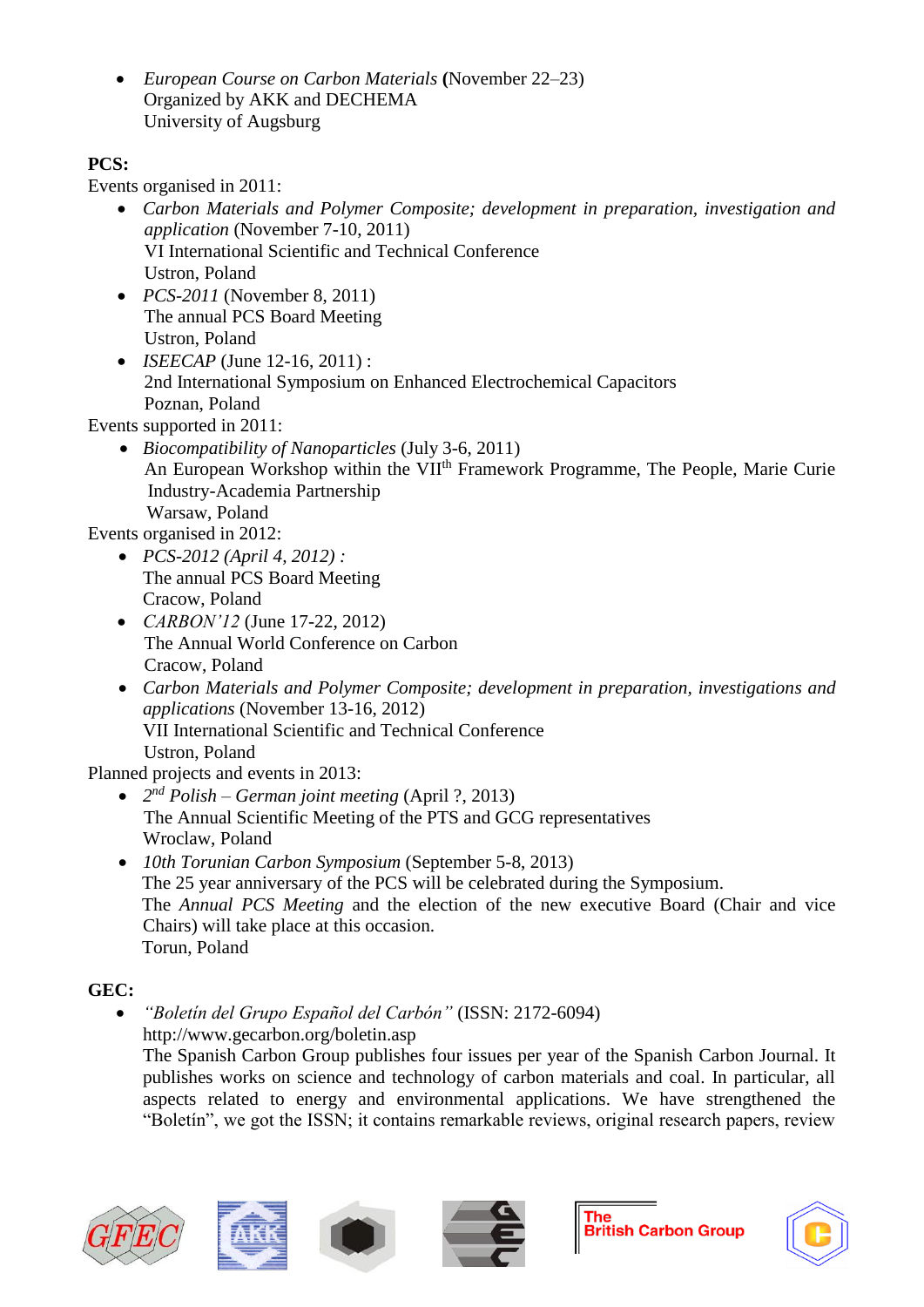of GEC activities and abstracts of the PhD thesis defended on these topics. Free submission of manuscripts (in Spanish or English) is open to all researchers interested in these topics.

Events organized in 2011:

- *XI Reunión del GEC* (October 23-26, 2011) Biennial meeting of GEC (in Spanish) Badajoz, Spain
- PhD Award to the best PhD Thesis on carbon materials and coal defended in the period 2010-2011.

Events organized in 2012:

• *Carbon Materials* (November 5-9, 2012) Courses (in Spanish) for Master and phD students Baeza, Jaén.

Events to be organized in 2013:

- *XII Reunión del GEC* (October 20-23, 2013) Biennial meeting of GEC (in Spanish) Madrid, Spain
- *Coal Technologies* (2013) Courses (in Spanish) for Master and PhD students Zaragoza, Spain.

## **BCG:**

Events organised in 2011.

*NanoteC11* (August 31<sup>st</sup> – September 3<sup>rd</sup>, 2011) Nantes, France Medical Devices and Carbon Materials: Current Issues in Health and Environment (21<sup>st</sup> – 22<sup>nd</sup> September, 2011) University of Brighton, UK

Modelling and Measuring Reactor Core Graphite Properties and Performance (1<sup>st</sup> – 3<sup>rd</sup> November, 2011)

*XMAS Meeting* (15<sup>th</sup> December, 2011), Institute of Physics, London, UK Events organised in 2012.

*Real World Applications of Carbons* (4<sup>th</sup> April, 2012) British American Tobacco, Southampton, UK NanoteC12 (August 29<sup>th</sup> – September 1st, 2012), University of Sussex, UK 9<sup>th</sup> European Conference on Coal Research and its Applications (10<sup>th</sup> – 12<sup>th</sup> September, 2012) University of Nottingham, UK *XMAS Meeting* (20th December, 2012), University of Manchester, UK Events to be organised in 2013. *NanoteC13 (August 28th – 31st, 2013)* University of Surrey, UK

*Sustainable Carbon Management* (September, 2013) London, UK

*XMAS Meeting* (December 2013), London, UK

## **ACU:**

Events organized in 2011:

• *Actual Problems of Chemistry and Physics of Surface* (May, 11-13, 2011) (in Ukrainian) Kiev, Ukraine

Events organized in 2012:

- *Chemistry, Physics and Technology of Surface* (May, 15-16, 2012) (in Ukrainian) Kiev, Ukraine
- *XIIIth Ukrainian-Polish symposium* (September, 11-14, 2012)









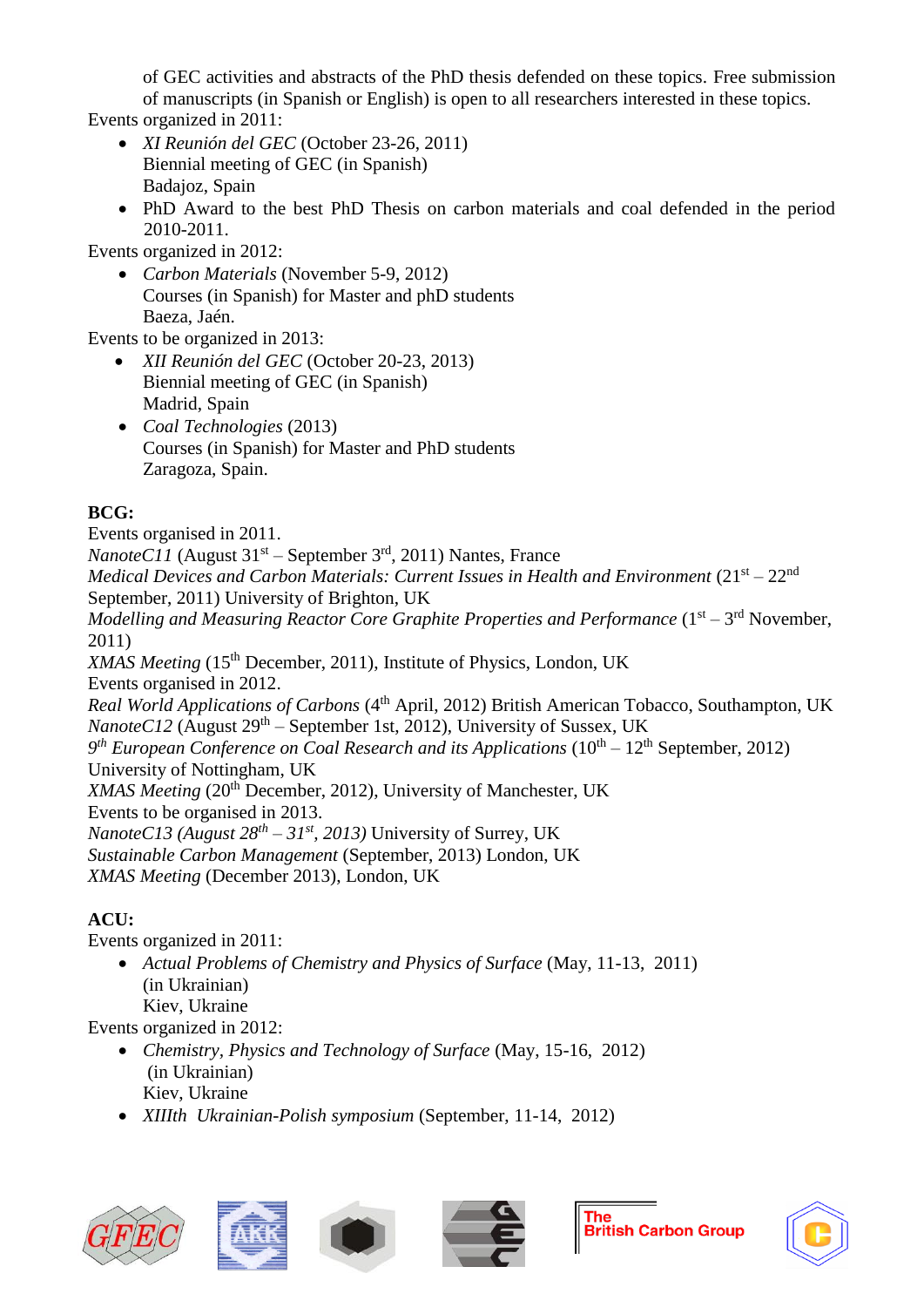Theoretical and Experimental Studies of Interfacial Phenomena and their Technological Applications

Kiev - Puscha-Ozerna, Ukraine

Events organized in 2013:

- *Chemistry, Physics and Technology of Surface* (May, 15-17, 2013) (in Ukrainian) Kiev, Ukraine
- XII International conference "Hydrogen Material Science & Chemistry of Carbon Nanomaterials" (June, 2013 – shifted to June 2014) Yalta, Crimea, Ukraine
- *2nd Ukrainian-French School-Seminar "Carbon Nanomaterials: Structure and Properties" (September,16-20, 2013)* Beregove,Crimea, Ukraine

Made in Toulouse, October 25, 2012

The Chair of the ECA

Marc Monthioux

Completed in Cracow, July 1,2013 By Stanislaw Blazewicz









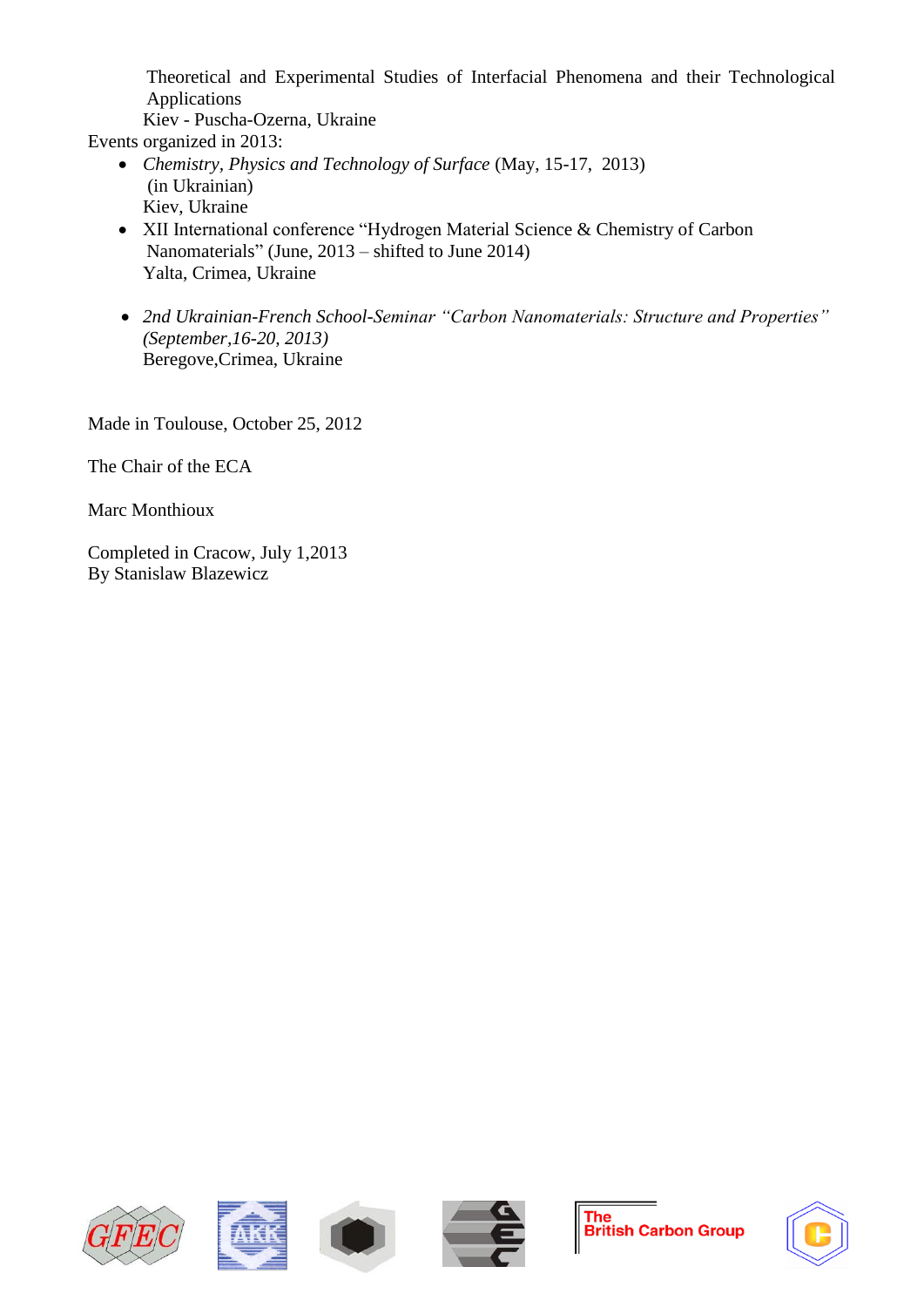# **ANNEX 1**

# **Transcontinental Meeting Between AACG, ACS, and ECA ("WCC") Cracow, June 20, 2012**

\*\*\*\*\*\*\*\*\*

## **TENTATIVE AGENDA**

\*\*\*\*\*\*\*\*\*\*\*

**Expected participants:** Hui-Ming Cheng (AACG Chair), Wesley Hoffman (ACS Chair), Marc Monthioux (ECA Chair)

#### **1. Reporting and discussing queries and recommendations from the Continental Group Committees**

*This will include whatever will come out from the ECA meeting in Cracow*

#### **2. Status on the WCC activities since the last meeting in Shanghai**

*This will include (1) examining what has been done and what has been not done among the various actions that were planified in the previous WCC meeting minutes, (2) examining what has been done since the previous WCC meeting yet not planified at that time, (3) the following-up of the various actions taken*

#### **3. The Gordon Conference on the Chemistry and Physics of Graphitic Carbon Materials (June 2012)**

*(see Appendix) Discussing the occurrence of the Gordon Conference on Carbon that is currently being held the very same week of the Cracow conference, Action to take, of course with respect to possible forthcoming editions?*

#### **4. Relationship with other carbon-related initiatives taken outside AACG, ACS, or ECA**

*Brainstorming about what to do to limit the control-less multiplication of conferences focusing on carbon, and specifically graphenes.*

#### **5. The forthcoming Carbon-2013 in Brazil**

*Discussing any possible recommendation to give to the Organising Committee of the Carbon Conference in Brazil (Carbon-2013)? In particular, brainstorming for fighting the no-show problem.*

## **6. Others items?**

*- Informing the WCC about the next ECA chair.*











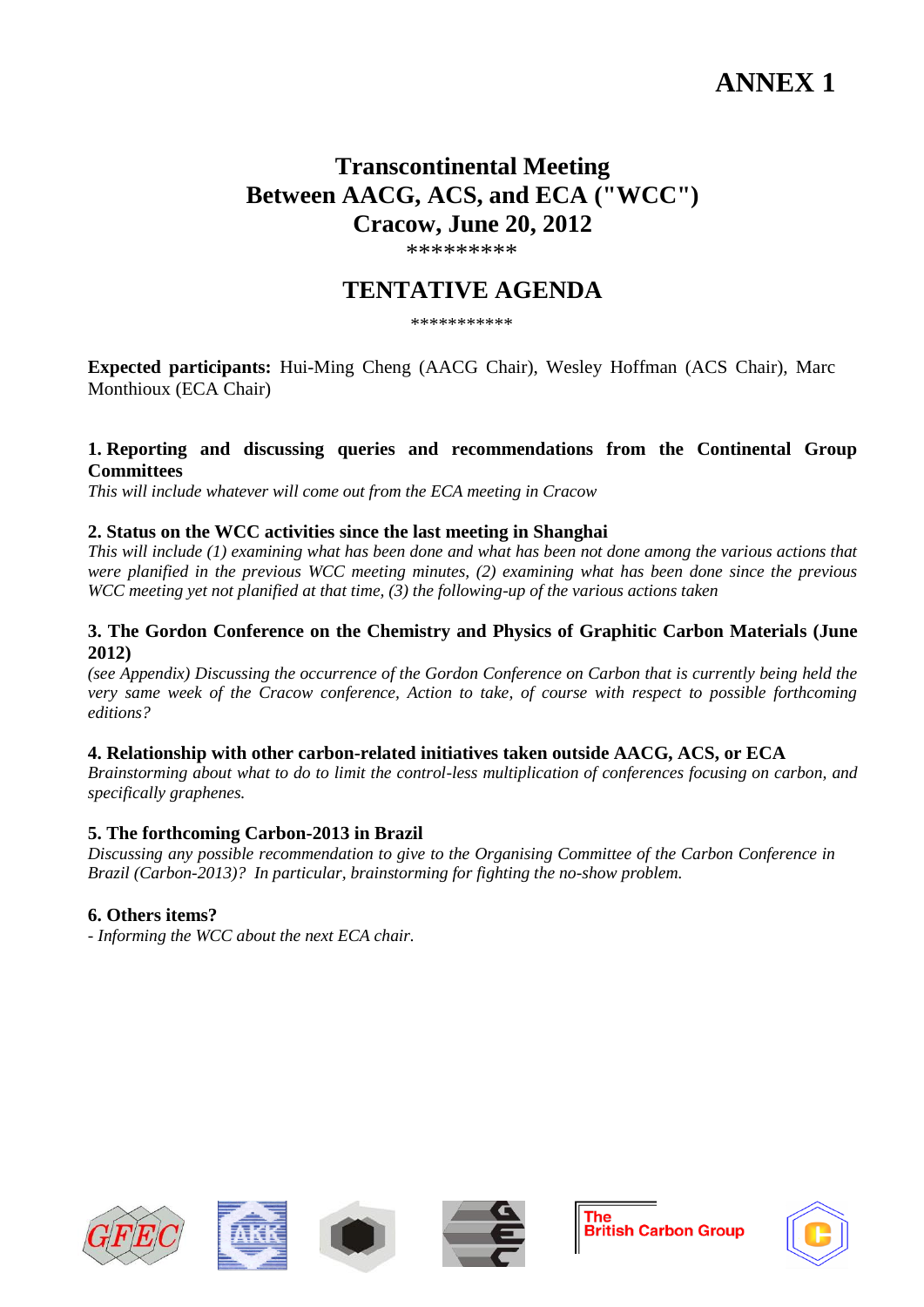# **ANNEX 2**



Yury Gogotsi promoted scientific collaboration between the US and Europe through joint research projects and student exchange with researchers in France (U Paul Sabatier, Sorbonne (Paris 7) , Limoges, and CNRS labs), England (Imperial College, Cambridge University, Univ. of Brighton, Univ. Nottingham), Germany (Universities of Karlsruhe, Tuebingen, Bremen, Dresden and Erlangen-Nuremberg), Italy (Univ. Padova and Rome), Sweden (Linkoping Univ.). Results of this collaborative research were published in dozens of paper in peer-reviewed journals ranging from Science and Nature family journals to CARBON. Some of those papers have had a major impact on the development of the capacitive energy storage field.

He has contributed to teaching European students by lecturing as Visiting Professor at Univ. Limoges and Paul Sabatier University, France, as well as giving numerous seminars in European countries.

He has been supportive towards the future generation of European scientists by initiating student exchange/visit programs with Ukraine (National Technical Universities - Kiev Polytechnic) and Russia (Moscow State University). Hosted students, post-docs and faculty from UK, Germany, France, Switzerland, Turkey and other European countries. One of his German PhD students, Sebastian Osswald, won the prestigious CARBON-Elsevier award for the best PhD thesis on Carbon materials (given once in 3 years). He also helped the Erasmus Mundus Master Program in Materials for Energy (MESC) reach to the US by bringing Drexel University as an official US partner in 2011 (currently 3 MESC students are doing MS thesis research at Drexel).

Consulted for Arkema and ABB contributing to development of advanced material technologies in Europe.

Invitations to present numerous invited and keynote talks at conferences in Europe, including the World Conference on CARBON, British Carbon Group meetings, Carbon Materials for Energy and other events show that the recipient is highly respected by his European colleagues.

He provides service to carbon science community in Europe and worldwide as an editor of CARBON (Elsevier).









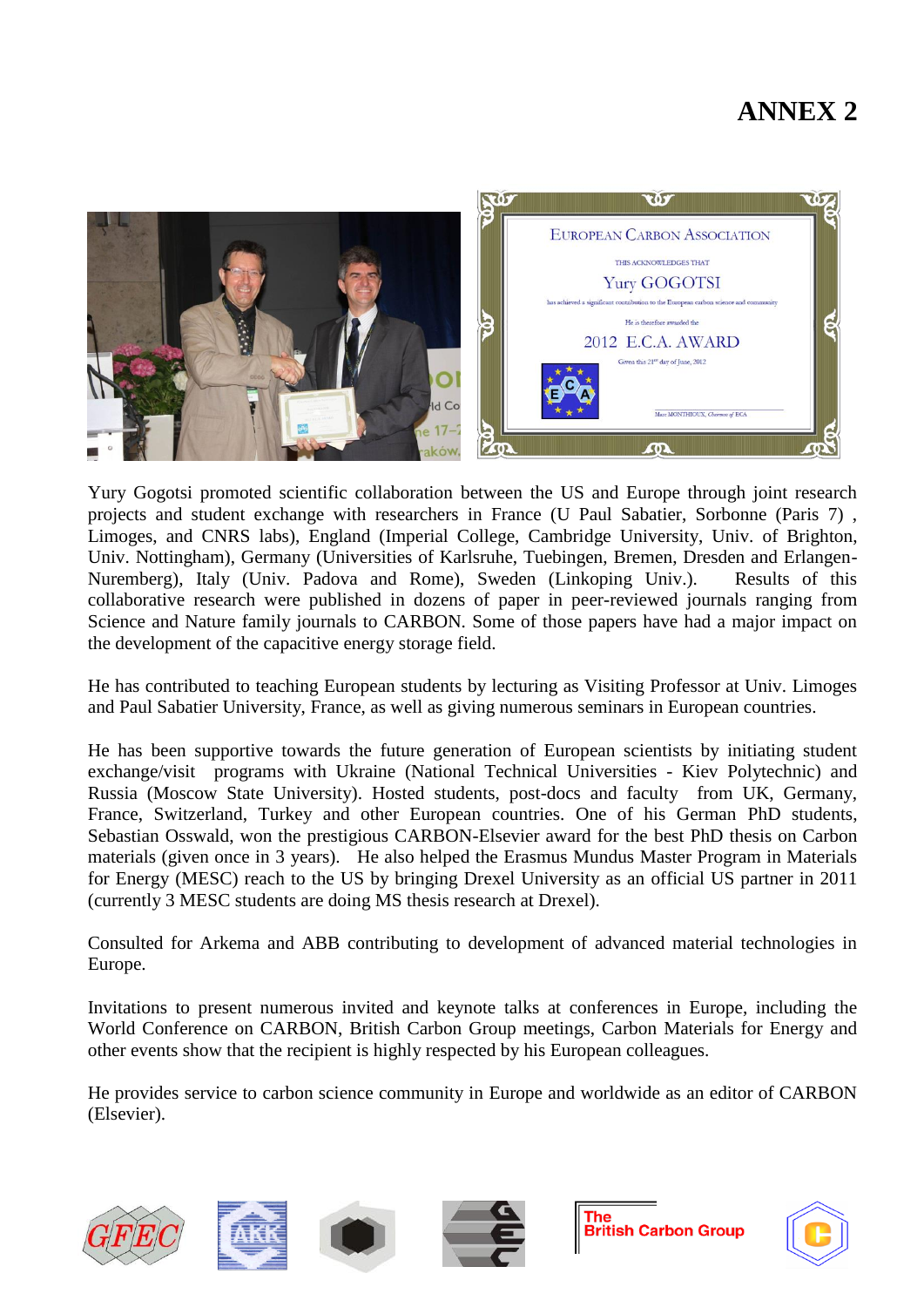# **ECA Award Definition and Rules ANNEX 3**

New rules were discussed and voted during the meeting. Precisions added after the meeting for clarity by MM are enlighted in blue.

#### *Definition:*

The European Carbon Association (ECA) Award, created 2009, is to recognise a significant contribution to the European carbon science community carried-out by a scientist from anywhere in the world, or a remarkable service to the worldwide carbon community carried-out by a scientist from Europe.

The award will be made on the recommendation of the ECA Award Committee and seeks to honour "Remarkable service to carbon science community" with the recipient holding the respect of their colleagues and "having been influential and supportive towards others in the pursuit of scientific excellence or have made a significant contribution in providing a strong foundation to the community of carbon scientists and technologists in order to promote a flourishing and healthy environment for scientific achievement".

#### *Eligibility:*

It is clear from the above that any European scientist is eligible with no discrimination of gender or age. Non-European scientists from anywhere in the world may also be eligible, provided they fulfil the award definition above. By "European" it is intended to cover the countries belonging to the European Union at minimum. The eligibility of other countries may however be considered, and will be discussed by the ECA board as needed.

The Award should go to an individual. Nominations of scientists of the same citizenship as the country where the CARBON conference is organised or from the same carbon group as the one in charge of organising the ongoing CARBON conference are permitted.

#### *Periodicity:*

The ECA Award will be presented at each World Conference on Carbon organized by one of the national carbon groups of the ECA, that is to say, every three years.

#### *Nature of the Award:*

The ECA award includes a certificate signed by the ongoing Chair(wo)man of the ECA and a money prize of 1000 Euros.

#### *Nomination:*

Nominations may be made by any scientist around the world, independently from the national carbon groups from the ECA. It should be sent to the Chair of ECA in charge at the time of the World Conference on Carbon to be held in Europe at the occasion of which the Award will be given. Only one nomination may be made by one nominating person.

The nomination should be made without the knowledge of the potential recipient and includes a supporting letter (not more than one page) summarising the merits of the nominee with respect to the definition above.

*Selection procedure:*